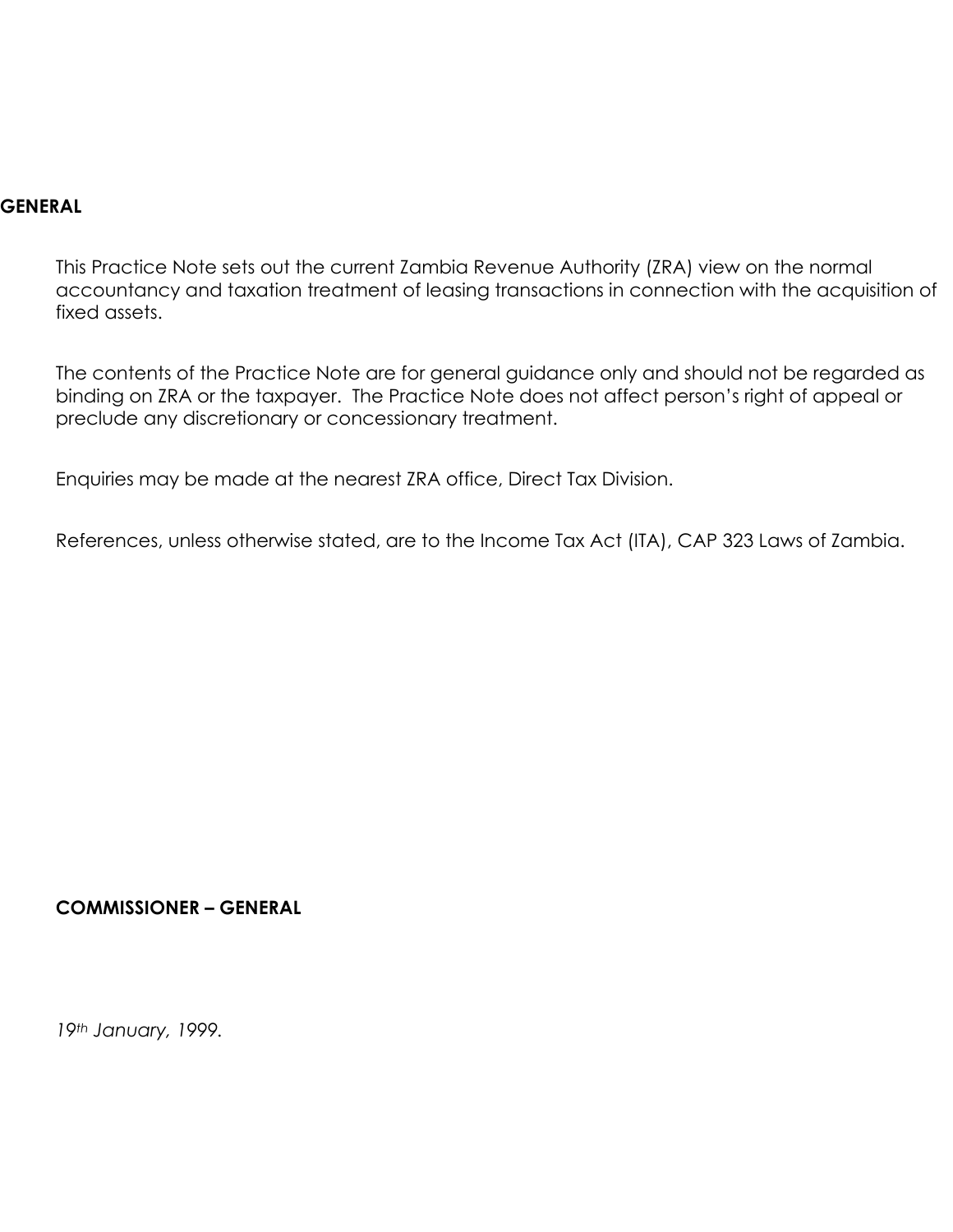# **TABLE OF CONTENTS**

|  | 1.1                                           | Commercial background                                                                                                                                                                                      | 3                               |
|--|-----------------------------------------------|------------------------------------------------------------------------------------------------------------------------------------------------------------------------------------------------------------|---------------------------------|
|  | 1.2                                           | Operating lease                                                                                                                                                                                            | 3                               |
|  | 1.3                                           | Finance lease rentals                                                                                                                                                                                      | 3                               |
|  | 1.4                                           | Assets leased                                                                                                                                                                                              | 3                               |
|  | 1.5                                           | Primary and secondary periods                                                                                                                                                                              | $\overline{4}$                  |
|  | 1.6                                           | Rebates Profiles                                                                                                                                                                                           | $\overline{4}$                  |
|  | 1.7                                           | Front-end loading                                                                                                                                                                                          | $\overline{4}$                  |
|  | 1.8                                           | Hire purchase and finance leasing -distinction                                                                                                                                                             | 5                               |
|  |                                               |                                                                                                                                                                                                            | 5                               |
|  | 2.1<br>2.2<br>2.3<br>2.4<br>2.5               | SSAP <sub>21</sub><br>Accounting definitions<br>Accounting borderline<br>SSAP 21 treatment of finance leases<br>SSAP 21 treatment of lessors                                                               | 5<br>5<br>6<br>6<br>6           |
|  | 2.6<br>2.7                                    | SSAP 21 treatment of lessees<br>Treatment of rentals                                                                                                                                                       | 6<br>6                          |
|  | 2.8<br>2.9<br>2.10<br>2.11<br>2.12            | Calculation of finance charge element<br>Profile of finance charge element<br>Methods of calculating finance charge<br>Operating lease -accounting treatment                                               | 7<br>7<br>7                     |
|  |                                               |                                                                                                                                                                                                            | 7                               |
|  | 3.1<br>3.2<br>3.3<br>3.4<br>3.5<br>3.6<br>3.7 | Basic principles<br>Fnance leases -treatment of rentals<br>Finance lease or HP?<br>perating and finance leases<br>Accruals concept<br>Use of SSAP 21<br>SSAP 21 correctly applied -approach to computation | 7<br>8<br>8<br>8<br>9<br>9<br>9 |
|  | 3.8<br>3.9<br>3.10<br>311                     | Case law<br>Allocation of finance charge<br>Termination adjustments -general<br>Calculation of tax adjustment.                                                                                             | 10<br>10<br>10<br>10            |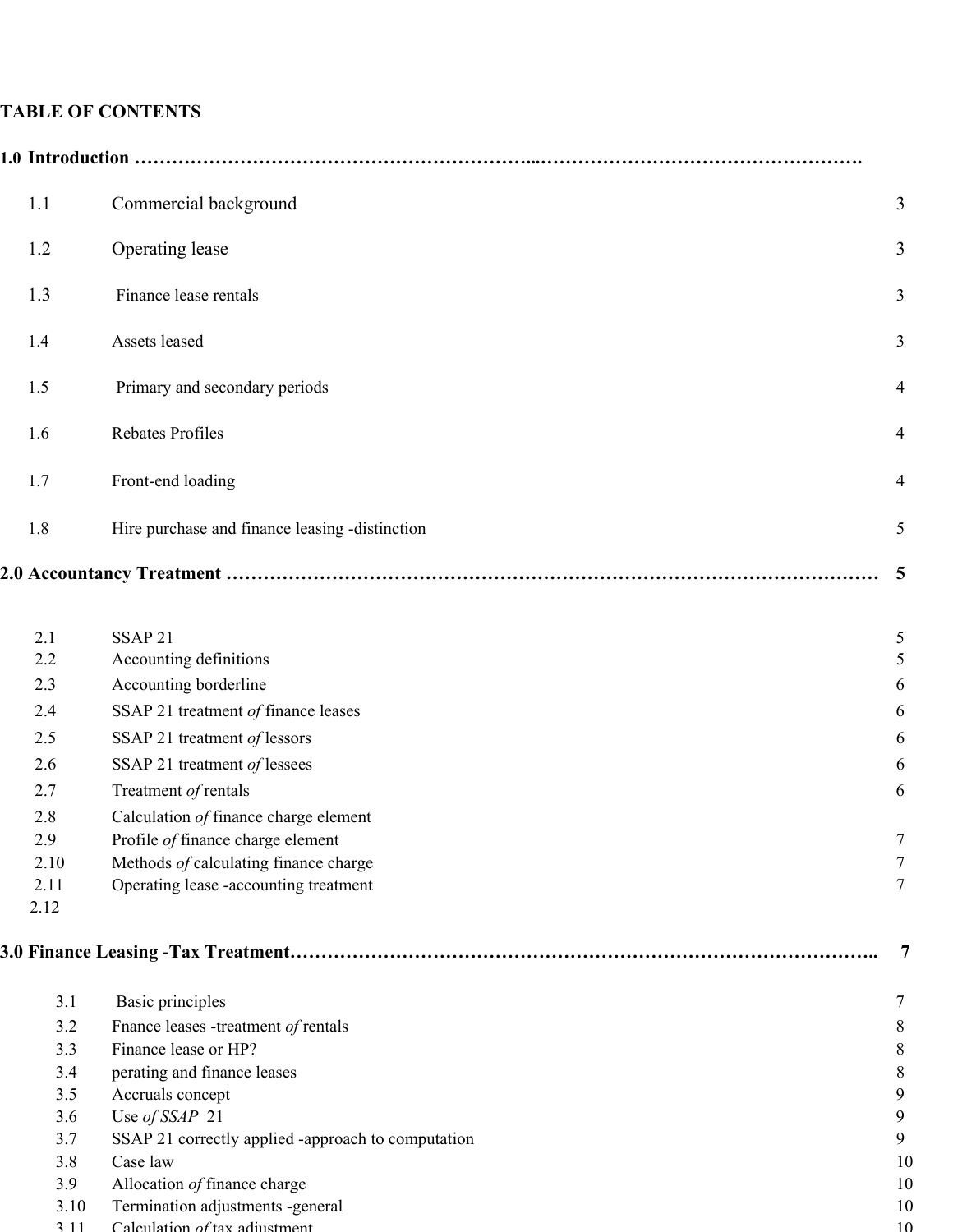#### **1.0 INTRODUCTION**

#### **1.1 Commercial background**

All leasing involves a contract between a lessor and a lessee giving the lessee possession and use of an asset on payment of rentals or other consideration. But, within this common principle, there are a number of different types of lease structure. The most significant distinction is between an operating lease and a finance lease.

#### **1.2 Operating lease**

In practical terms, an operating lease is the kind of lease a person has when he hires an asset for a period shorter than its likely useful life. Most typically, a person who hires a C vehicle for a week is taking out an operating lease.

In hiring an asset under such a lease the lessee normally takes on few of the risks and rewards of ownership of the asset. It is the lessor who stands to gain or lose from the speed the asset depreciates. The lessor usually retains responsibility for at least some of the running costs associated with the leased asset. The typical operating lessor will be a manufacturer or dealer in the assets in question.

#### **1.3 Nature of finance lease**

A finance lease, by contrast, is in economic substance very close to a loan to purchase an asset, secured on that asset. Hence, finance lessors are often members of banking groups. The lease rentals are calculated to ensure that the lessor recoups an amount equal to its capital outlay in purchasing the asset plus interest at a rate sufficient to ensure a profit after deducting its own costs of raising finance. The insurance and running costs of the C asset are borne by the lessee. So is the depreciation risk.

#### **1.4 Finance lease rentals**

As a matter of law, the payments made under a finance lease are rental payments for the hire of the asset. This basic point must not be overlooked although, in practice, it may be convenient to focus on the substance and analyse the rentals between:

- .the 'interest' or 'finance charge' element; and .
- the 'capital' or 'loan repayment' element.

Finance leasing is frequently adopted as a means of funding capital investment. It is especially attractive to businesses which, for whatever reason, are 'tax-exhausted', that is the lessee cannot utilise the capital allowances available on the asset in question, because of, say, the presence of losses or the lessee is anon-taxpayer.

#### $1.5$ **1.5 Assets leased**

Finance leases are most commonly associated with ~he funding of machinery and plant. However, assets which are not machinery and plant can be finance leased and so can buildings and structures; that is a landlord may grant a lease on terms which are essentially the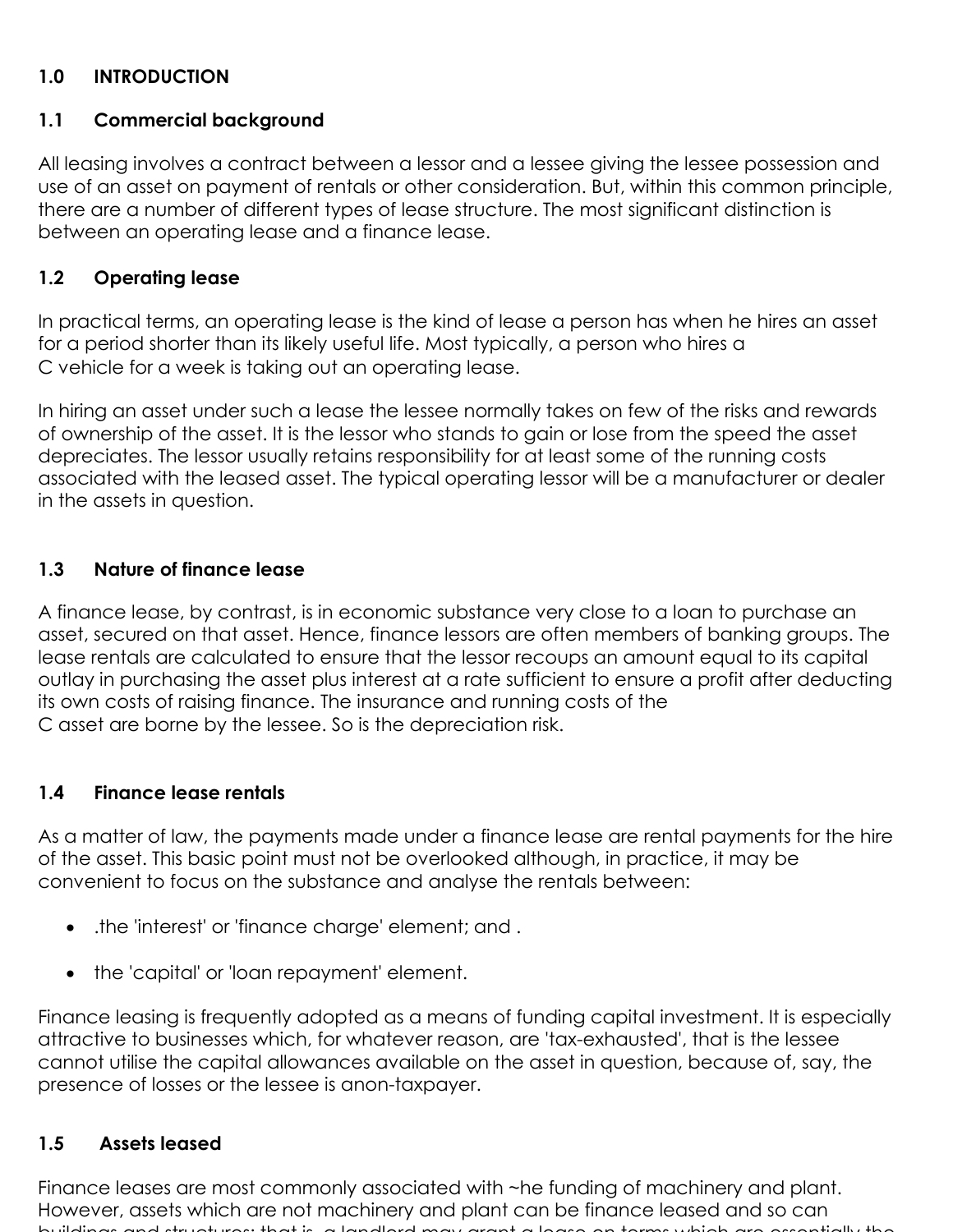# **1.7 Rebates**

In addition, at any time from the end of the primary period (and sometimes from an earlier point) the lessee is generally entitled to require the lessor to sell the asset and pay the proceeds to the lessee by way of rental rebate. The asset is, in substance, the lessee's property and so the lessee wants the sale proceeds. However, the lessor is sometimes entitled to retain a small proportion, say 5 per cent, of the proceeds. In addition to this retention the lessor is also entitled to ensure that, if the need arises, it recoups its capital investment plus interest on the outlay either out of the sale proceeds or by way of a further 'termination rental'. The parties must be careful to avoid any provision that gives

C the lessee the right to acquire the asset because, in that case, para.lO(I) of the 5th schedule to the Income Tax Act will shift the title to capital allowances from lessor to lessee.

#### **1.8 Rental profiles**

The commercial circumstances of the parties, and sometimes tax considerations, will determine the profile of rentals in the primary period. While flat rate rentals are payable under the majority of finance leases there are many cases where the rental profile is skewed in some way.

#### **1.9 Front-end loading**

The first or earliest rental payments may often be significantly greater than subsequent payments within the primary period. This is often the case where a finance leased asset is replaced by another under a new lease. The rental rebate due to the lessee under the old lease is used to satisfy, in whole or in part, the initial rental payable un~r the new lease.

#### **1.10 Hire purchase and finance leasing -distinction**.

A hire purchase contract is a type of finance lease where the user has the option to purchase the asset at the end of the hire period, usually for a nominal sum. In terms of economic effects there is little difference between a hire purchase contract and an ordinary finance lease. In both cases the user of the asset enjoys the risks and rewards of ownership. But the distinction between the two has significant tax consequences. Thus for capital allowance purposes:

.the finance lessor gets the allowances, not the finance lessee;

.the hire purchase lessee gets the allowances, not the hire purchase lessor C (Para 10(1), sch 5 ITA).

The parties will usually choose whether or not to include an option to buy to maximise the use of the available capital allowances.

## **2.0 ACCOUNTANCY TREATMENT 2.1 SSAP 21**

The accountancy treatment of operating and finance leases (including hire purchase contracts) is dealt with by Statement of Standard Accounting Practice 21. Standard Statements of Accounting Practice were issued by the Accounting Standards Committee of the major UK accounting bodies and accounts presented to ZRA will probably be prepared in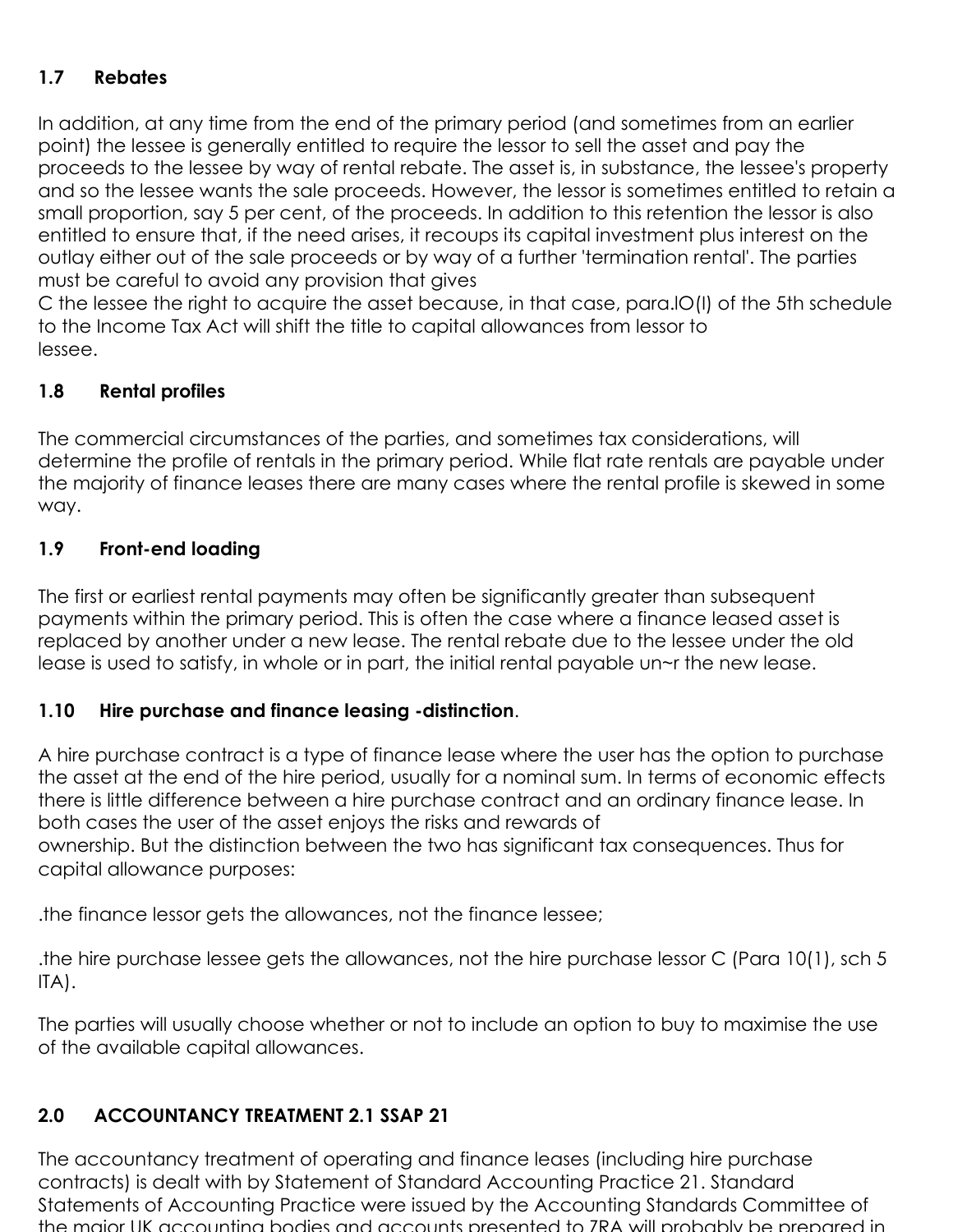An operating lease is defined residually as any lease which is not a finance lease. 2.3 Accounting borderline

# **2.3 Accounting borderline**

There is an element of judgement involved in arriving at the present value of the lease payments and sometimes the accounts treatment can be influenced by the result desired trader; *for* example, a lessee may be keen to get the lease 'off balance sheet' in the hope of making the financial position of the business look better. The lessor and lessee may even exercise their judgement differently, so that one treats the deal as a finance lease (on balance sheet) and the other treats it as an operating lease (off balance sheet). However, a new *UK*  accounting standard (Financial Reporting Standard 5 -see 2.11, below) attempts to reduce the scope *for* manipulatit>n by insisting that the parties take account of the substance of the deal.

# **2.4 SSAP 21 treatment of finance lease**

Under SSAP 21 the treatment of a finance lease *for* accountancy purposes follows the economic substance of the transaction rather than the legal *form.* The transaction is not treated as the hiring of an asset. Instead the lessor is regarded as making a loan at interest to the lessee to fund the lessee's acquisition of the asset in question. The standard has no effect on the title to capital allowances (which depends on the legal ownership) but, as will be seen, the staridard is relevant in computing the revenue deductions due to the C" lessee.

# **2.5 SSAP 21 treatment of lessors**

The finance lessor does not show the asset in his balance sheet even though, as a matter of law, he owns it. Instead, the finance lessor's outlay in purchasing the leased asset is shown in its balance sheet simply as a loan to the lessee. The rentals receivable are split into two streams. One stream is a 'capital' element going to repay the loan; the other is a finance charge (that is, in substance, the interest on the loan) which is credited to the

profit and loss account as income. This is usually achieved by crediting the gross rentals i receivable to the lessor's profit and loss account and then by charging the 'capital' ; I element, which reduces the loan outstanding, against profits. This charge to the profit and loss account is described as 'depreciation'. Obviously, the finance's lessor's commercial profit (as in the case of any lender) is merely the 'interest' on the 'loan'.

# **2.6 SSAP 21 treatment of lessees**

The treatment of the transaction in the accounts of the lessee is complementary to this. The lessee is in effect regarded as having purchased the asset with the assistance of a loan *from*  the lessor. The cost of the asset is therefore shown in the lessee's balance sheet. It is depreciated by writing off the cost less residual value over the shorter of:

- .the lease term, including any secondary period when it is reasonably certain that the lease will not be terminated beforehand,
- and the useful life of the asset.

The balance sheet will also show as a liability what is in effect the loan from the lessor.

#### **2 7 T t t t f t t t t t t t t t t t t t t**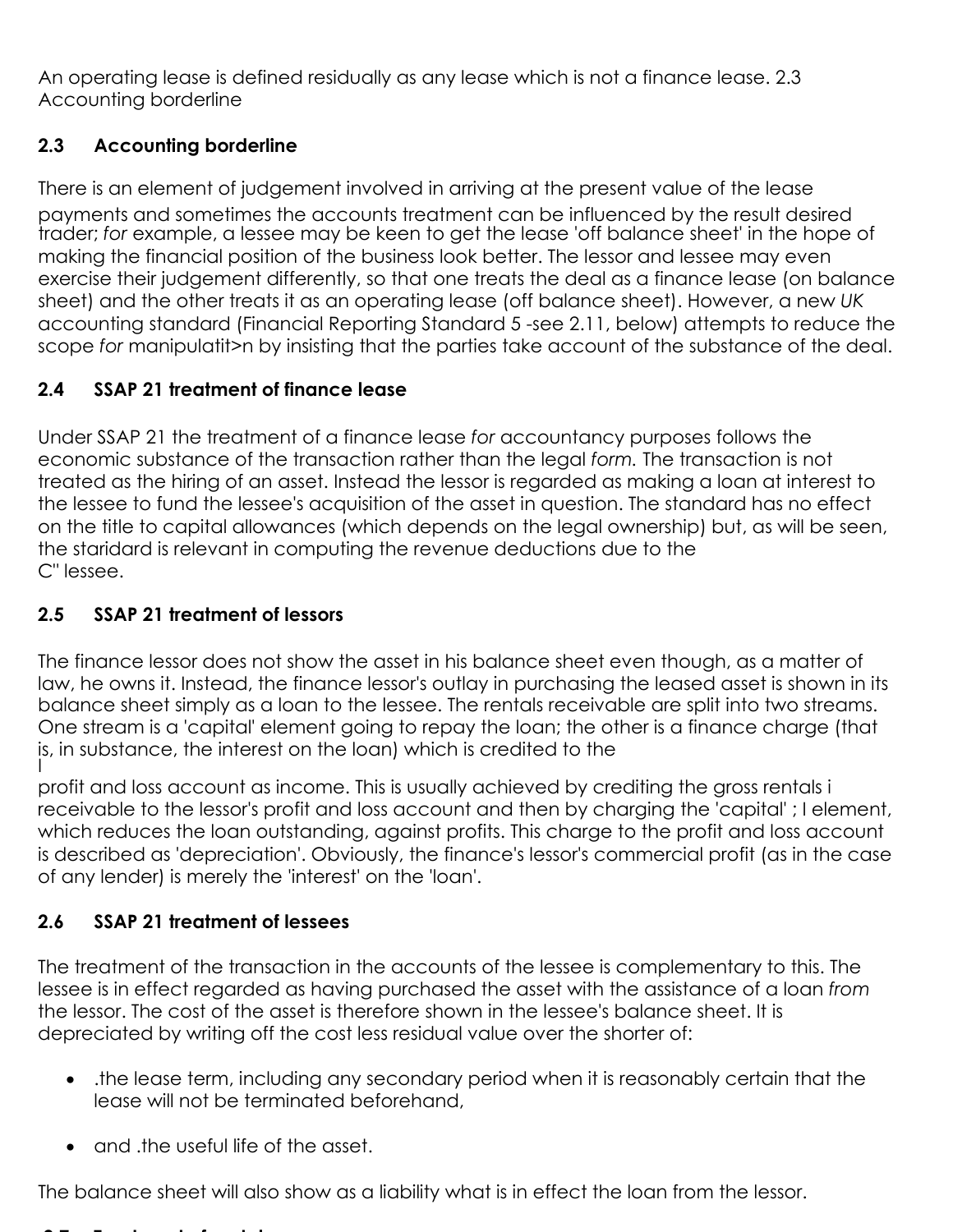is represented by finance charges is that the lessor's return (akin to interest) on its investment should be a constant percentage of the sums outstanding under the lease.

## **2.9 Profile of finance charge element**

The profile of finance charges over the term of a finance lease where the rental payments 0in the primary period are constant will be similar to the interest elemen~ in repayments of an ordinary domestic mortgage loan. At first, most of the rentals will be the finance charge (interest in substance) and very little will be capital repayment. The finance charge element as a proportion of each rental will fall over the primary period until most of the rental is capital repayment and very little is finance charge.

## **2.10 Methods of calculating finance charge in use**

Several methods of calculating the finance charge in each rental are used. They vary in their degree of sophistication and are described in more details in the Guidance Notes on SSAP 21 prepared by the Accounting Standards Committee.

## **2.11 FRS 5**

Under Financial Reporting Standard No 5 leases which fall just outside the definition of a finance lease under SSAP 21 may be treated as if they were finance leases.

## **2.12 Operating lease -accounting treatment**

By contrast to the treatment of a finance lease the commercial treatment of an operating lease under SSAP 21 is straightforward. In economic substance, as well as legal form, such a lease normally involves the simple hiring of an asset. Rentals should be charged (and recognised as the income of the lessee) on a straight-line basis over the lease term unless another systematic and rational basis is more appropriate.

# **3.0 FINANCE LEASING: TAX TREATMENT**

## **3.1 Basic principles**

As explained above, a finance leasing transaction is accounted for essentially as if it were the making of a loan to fund the purchase of the asset concerned. For tax purposes, however, a finance lease -in accordance with the legal form of th~ transaction -is

regarded as the hiring of an asset unless, in the case of machinery and plant, there is an option for the lessee to buy the asset-. Thus:

- whatever machinery and plant allowances are due go to the legal owner of the asset, the lessor, unless there is a purchase option in a lease, in which case the allowances go the hire purchase lessee .
- rentals are wholly revenue items -no part is regarded as the repayment of a loan;
- rentals should be allocated to periods of account in a manner consistent with the fundamental accruals concept of commercial accountancy;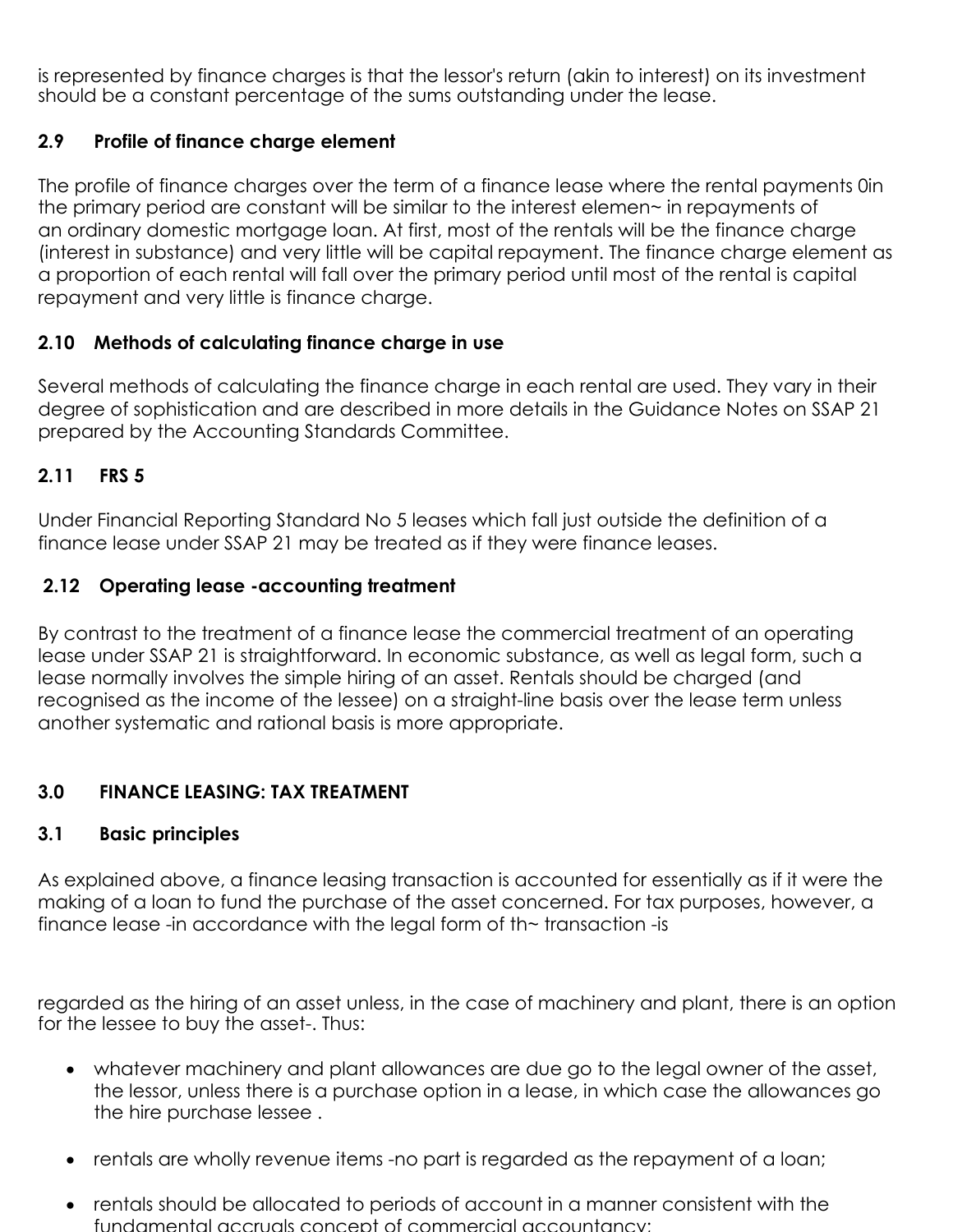lease instead. although again the mechanism is different. This time there are no capital allowances (the trader does not own the asset) but he gets revenue deductions for the lease rentals which, in total, equal the interest and the loan.

In Zambia, because the normal primary period is short -two years maximum at present - there is little tax incentive for financial institutions to finance non-agricultural,

C manufacturing or tourism assets by way of lease as the lessor will only get tax relief for ,.' the cost of the asset over four years through capital allowances at 25% on a straight line basis. In the case of assets used wholly for farming, manufacture or tourism the availability of accelerated capital allowances at 50% make finance leasing more attractive. V A T is payable on lease rentals and this is a further factor in the lease/loan equation.

## **3.3 Finance lease or Hire Purchase?**

Before accepting that an arrangement to hire assets is in fact a finance lease Inspectors should bear in mind the possibility that if the agreement provides for legal ownership of the asset to pass to the hirer or gives the hirer an option at any point to purchase the asset concerned, the arrangement should be regarded as a hire purchase contract.

## **3.4 Operating and finance leases**

On the other hand, Inspectors will not normally find it cost-effective to spend time exploring whether an agreement satisfies the accounting definition of a finance lease (or is to be treated as if it were a finance lease under FRS 5) as against an operating lease. In either case the tax treatment is to allocate rentals to periods of account in accordance with the accruals concept and the timing differences that may arise from the way a lease is classified are likely to be small.

## **3.5 Accruals concept** .

Finance lease rentals are revenue outgoings which should be allocated to periods of account in accordance with commercial accounting principles. In particular, they should be allocated in a manner consistent with the fundamental 'accruals' concept (as set out in SSAP 2). Under the matching leg of that concept expenditure should be set against the income it can be assumed to generate.

Rentals should be snread be}:ond the nrimaa neriod of the lease where that neriod is shorter than the useful economic life of the asset. This approach is in response to the fact that most leases in Zambia will have a primary period of two years or less which 0 is likely to be much shorter than the useful life of the asset concerned. The effect of the previous practice of allowing the full rentals as paid was to give relief for the rentals over a much shorter period than that over which the business enjoyed the benefits to be derived from the leased asset. This is contrary to the accruals concept.

# **3.6 Use ofSSAP 21**

Where SSAP 21 has been correctly applied in a finance lessee's accounts no adjustments will nomially be necessary in the tax computation to give a deduction in the appropriate periods and in accordance with the accruals concept, for total rentals payable net of rebates. That is, correctly prepared accounts normally give the right answer for tax purposes without further action in the tax computation. The obvious compliance issue which arises is whether correct accountancy principles have been applied or whether, in an attempt to accelerate tax relief,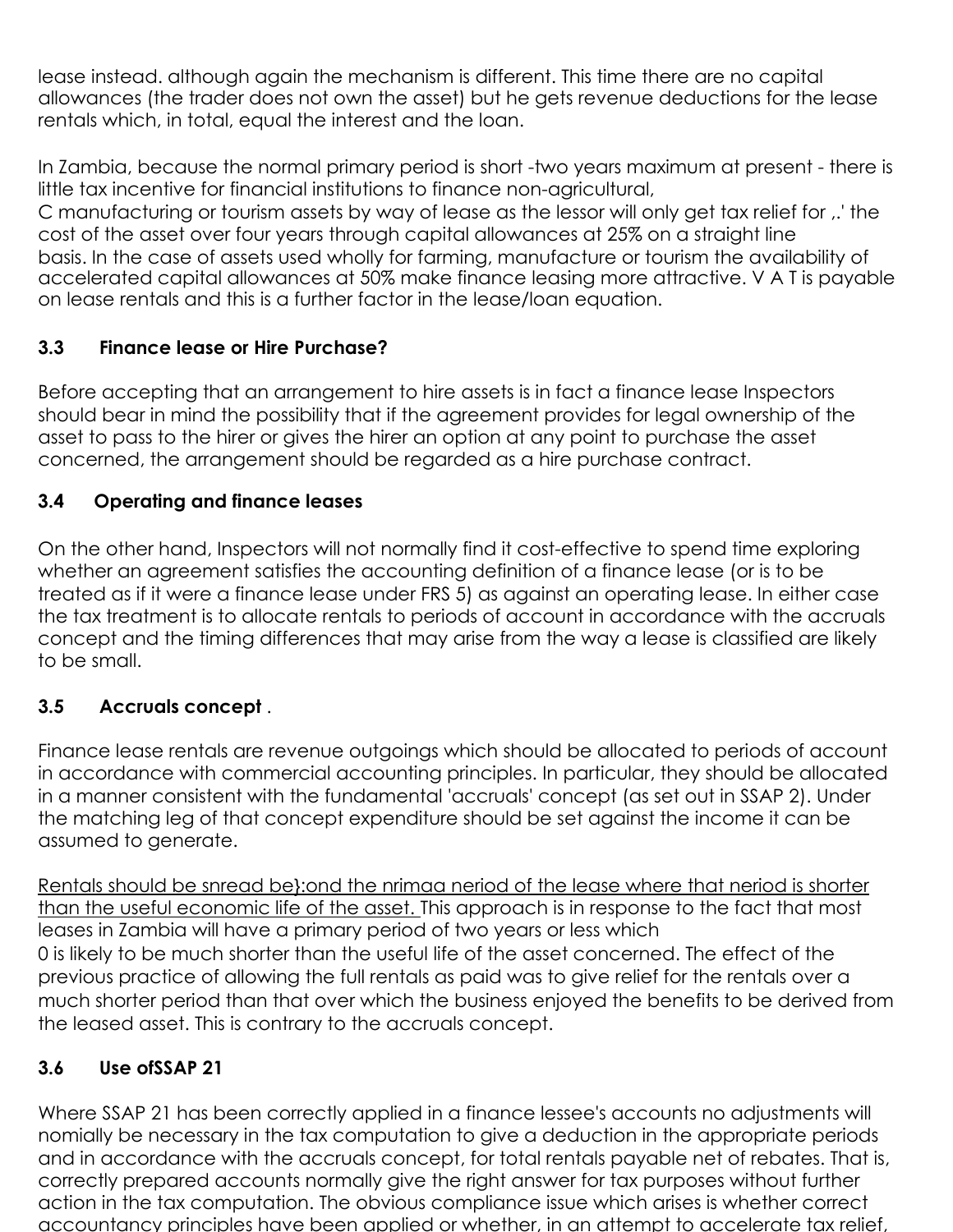## **3.7 SSAP 21 correctly applied -approach to computation**

The total of the depreciation charged in respect of the leased asset, adjusted for any profit or loss on sale, is equal to the total rentals paid less the finance charge element (charged against profits separately) and adjusted for rebates (or sometimes additional rental

payments) on termination of the lease.

Since the depreciation charge also measures the rate at which the value the business extracts from the leased asset is used up the result is at the same time to give a tax deduction consistent with the accruals concept.

## **3.8 Case law** .

The use of SSAPs 2 and 21 in this way was approved by the UK Court of Appeal in the case of Threlfall v Jones (66 T.C. 77). It contains no concessional element. In particular it involves no deduction for depreciation as such. The allowance of the depreciation charge is simply a means of ensuring that rentals are deducted for tax purposes in a manner consistent with the accruals concept.

#### **3.9 Allocation of finance charge**

There are a number of commercially ac.ceptable methods of allocating the total finance charge element of rentals to each perIod of account for the purposes of SSAP 21. Inspectors will normally accept any method used in the accounts which seems broadly consistent with the intention to allocate finance charges in such a way as to give a constant return to the lessor on the total rentals outstanding.

## **3.10 Termination adjustments -general**

A finance lease will normally contain provisions whereby, when the lease comes to an end, the lessee receives a rental rebate (or sometimes pays a further sum) by reference to -'; the value of the asset at that point. This adjustment reflects the fact that under the lease the risks and rewards of ownership (though not of course legal title) substantially lie with the lessee.

## **3.11 Calculation of tax adjustment**

To the extent that these sums are in essence adjustments of past revenue outgoings they are on revenue account and should be taken into account in the computation of trading profits for the period in which they are recognised in the lessee's accounts under correct accounting practice. But this is subject to the proviso that the sum taken into account in this way should be such as to ensure that over the life of the lease deductions are made for the aggregate rentals paid (net of any rebate but including any supplementary rental). Thus, where the total rentals paid are different from the rentals so far allowed for tax, the sum paid or received on termination will have to be adjusted for tax purposes to achieve that result. This approach applies whether the lease is brought to an end at the conclusion of its full term, at the end of its primary period or at an earlier point.